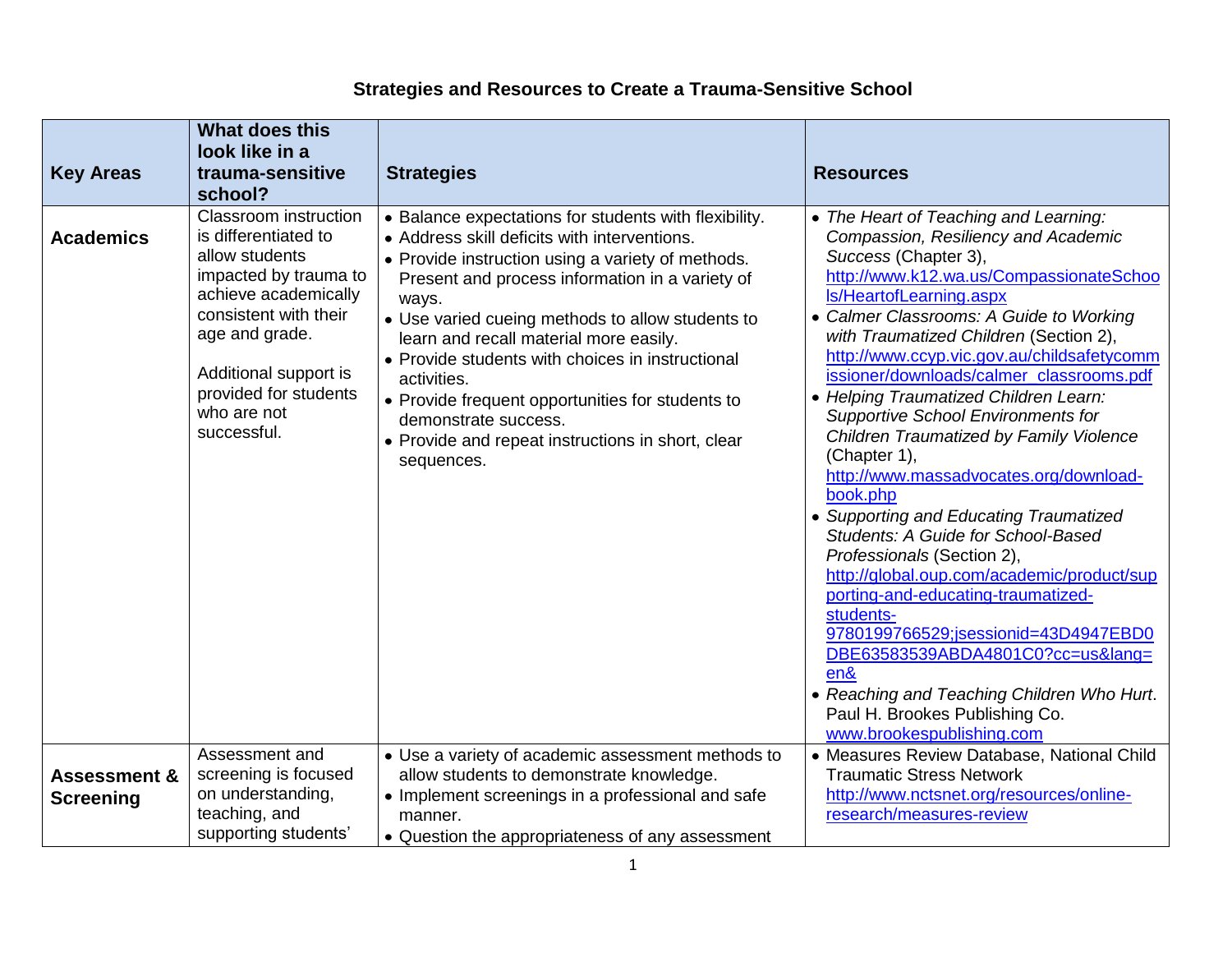|                                      | behavior both<br>proactively and<br>reactively.                                                                                                                                                                                                                                      | that triggers a student.<br>• Create parameters and procedures for implementing<br>screenings and sharing information.<br>• Formally evaluate students who continue to<br>struggle, despite interventions. Utilize IEP and 504<br>teams, as indicated.<br>• With parent consent, refer students for community-<br>based assessments, when students' needs are<br>beyond what the school can meet.                                                                                                                                                    | • Functional Behavioral Assessment:<br>Conducting a Functional Behavioral<br>Assessment (FBA) http://www-<br>tep.ucsd.edu/about/Courses/EDS382/Gene<br>ral_Handouts/Behavior_HowTo.pdf<br>• New Mexico Public Education Department<br>Technical Assistance Manual: Addressing<br><b>Student Behavior Functional Behavioral</b><br>http://www.minisink.com/fileadmin/user_upl<br>oad/es/Addressing%20Student%20Behavio<br>r.pdf<br>• Assessment: Conducting A Functional<br><b>Behavioral Assessment (FBA)</b><br>https://webmail.kusd.edu/owa/redir.aspx?C<br>=Z8dK1eyynkadxi1TDo4g2mDQ05bkqdAl9<br>0Qk8RCDZ9TqXq1GWVbAAxkozZNvPvi_S<br>dEHi0lvUoE.&URL=http%3a%2f%2fwww.mi<br>nisink.com%2ffileadmin%2fuser_upload%2f<br>es%2fAddressing%2520Student%2520Beh<br>avior.pdf<br>• Identifying, Assessing, and Treating PTSD<br>at School. Springer Publishers.<br>http://www.springer.com/psychology/child+<br>%26+school+psychology/book/978-0-387-<br>79915-5 |
|--------------------------------------|--------------------------------------------------------------------------------------------------------------------------------------------------------------------------------------------------------------------------------------------------------------------------------------|------------------------------------------------------------------------------------------------------------------------------------------------------------------------------------------------------------------------------------------------------------------------------------------------------------------------------------------------------------------------------------------------------------------------------------------------------------------------------------------------------------------------------------------------------|---------------------------------------------------------------------------------------------------------------------------------------------------------------------------------------------------------------------------------------------------------------------------------------------------------------------------------------------------------------------------------------------------------------------------------------------------------------------------------------------------------------------------------------------------------------------------------------------------------------------------------------------------------------------------------------------------------------------------------------------------------------------------------------------------------------------------------------------------------------------------------------------------------------------------------------------------------------|
| <b>Behavioral</b><br><b>Supports</b> | Behavior is taught and<br>supported to ensure<br>students impacted by<br>trauma are not<br>triggered by situations<br>or consequences that<br>are perceived as<br>aversive.<br>Positive behavioral<br>supports are provided<br>to students in ways<br>that nurture<br>relationships. | • Build on students' strengths and interests to teach<br>better behavior.<br>• Create opportunities for students to make choices<br>during the school day.<br>• Establish and maintain predictable routines and<br>transitions in the classroom and school.<br>• Display and review schedules consistently.<br>• Foreshadow changes, including new people and<br>places, so students can predict what will happen<br>next.<br>• Establish and maintain consistent expectations for<br>students.<br>• Teach the reasoning behind the expectations and | • School and Classroom Strategies<br>http://studentsfirstproject.org/wp-<br>content/uploads/QuickFactSheetTraumaStr<br>ategiesforteachers.pdf<br>• Making Space for Learning (Section 2),<br>http://www.childhood.org.au/<br>• Reaching and Teaching Children Who Hurt.<br>Paul H. Brookes Publishing Co.<br>www.brookespublishing.com<br>• UW-Milwaukee Creating a Trauma-<br>Sensitive School 2: Classroom Strategies<br>http://www4.uwm.edu/sce/course.cfm?id=2<br>1723                                                                                                                                                                                                                                                                                                                                                                                                                                                                                    |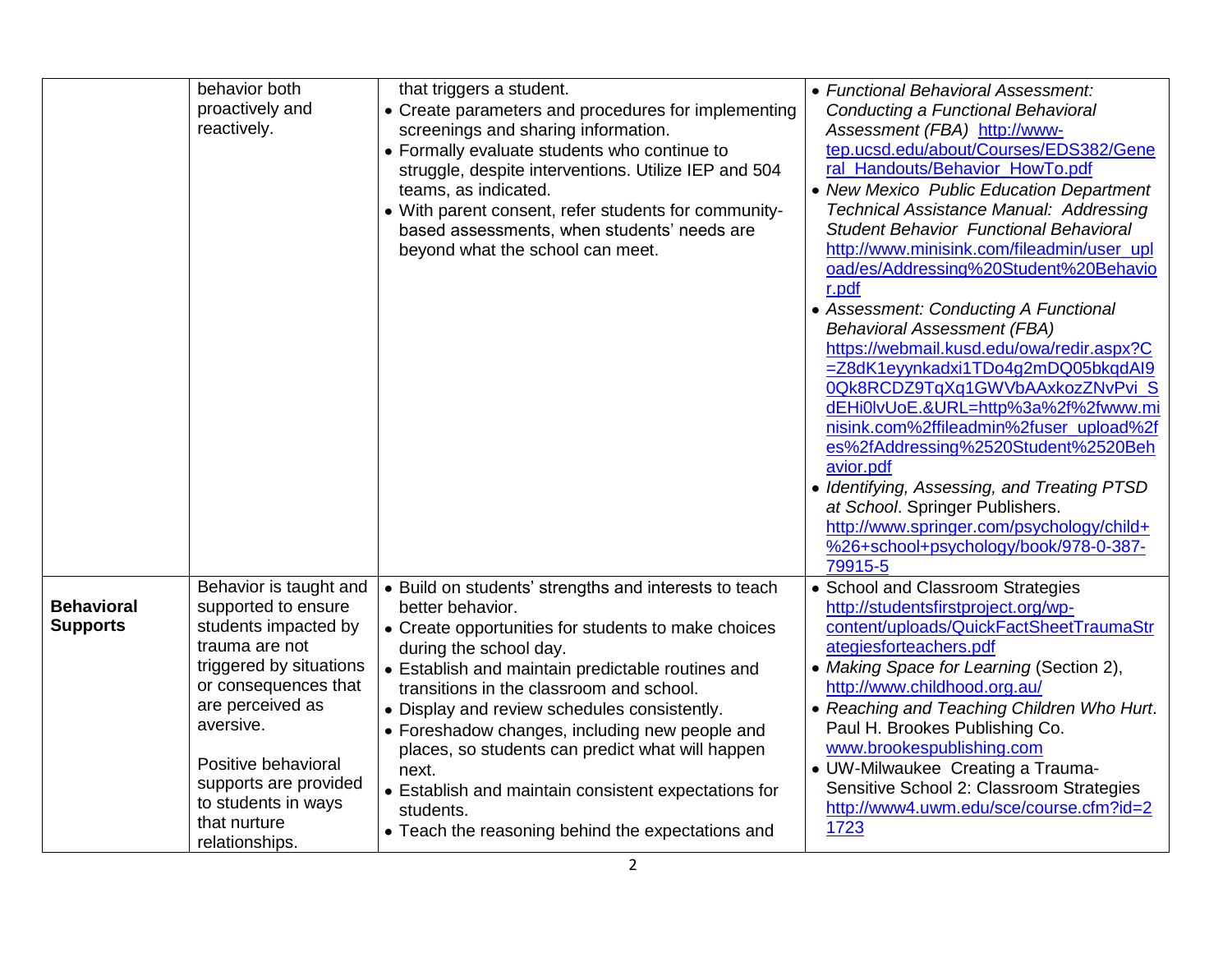|                         |                                                                                                             | rules.<br>• Remove stimuli in the environment that lead to<br>inappropriate behavior.<br>• Help students to understand how their behavior<br>affects other people.<br>• Utilize natural consequences that are logically<br>related to the misbehavior.<br>• Balance accountability with an understanding of<br>behavior prompted by trauma.<br>• Anticipate challenging times for students and<br>provide additional support. For instance, create<br>supplemental plans for new experiences (e.g., field<br>trip).<br>• Learn student triggers and how avoid them.<br>Recognize verbal and nonverbal early warning signs<br>of students.<br>• Minimize triggers for students when setting limits.<br>• Avoid engaging in a power struggle with students<br>when they act out.<br>• Address behavior issues as learning opportunities<br>and teachable moments. Utilize "Time In" rather<br>than "Time Out."<br>• Provide positive behavioral supports for students<br>who act out. Avoid use of exclusionary discipline<br>(e.g., detention, suspension, expulsion).<br>• Create behavioral plans that 1) are based upon an<br>understanding of the meaning and function of a<br>student's behavior and 2) clearly articulate<br>accommodations, behavioral supports and other<br>services, and actions to take (and not take) if a | • Youth Wrap Plan<br>http://www.mentalhealthrecovery.com/store/<br>product45.html<br>• School Intervention Project Western<br>Michigan Children's Trauma Assessment<br>Center<br>http://www.safestartcenter.org/community/p<br>rofile-kalamazoo-mi.php<br>• Wisconsin PBIS Network<br>http://www.wisconsinpbisnetwork.org/<br>· PBIS World http://www.pbisworld.com/<br>• Brain Gym http://www.braingym.org/index |
|-------------------------|-------------------------------------------------------------------------------------------------------------|--------------------------------------------------------------------------------------------------------------------------------------------------------------------------------------------------------------------------------------------------------------------------------------------------------------------------------------------------------------------------------------------------------------------------------------------------------------------------------------------------------------------------------------------------------------------------------------------------------------------------------------------------------------------------------------------------------------------------------------------------------------------------------------------------------------------------------------------------------------------------------------------------------------------------------------------------------------------------------------------------------------------------------------------------------------------------------------------------------------------------------------------------------------------------------------------------------------------------------------------------------------------------------------------------------------------------------------|-------------------------------------------------------------------------------------------------------------------------------------------------------------------------------------------------------------------------------------------------------------------------------------------------------------------------------------------------------------------------------------------------------------------|
|                         |                                                                                                             | trauma reaction is triggered.                                                                                                                                                                                                                                                                                                                                                                                                                                                                                                                                                                                                                                                                                                                                                                                                                                                                                                                                                                                                                                                                                                                                                                                                                                                                                                        |                                                                                                                                                                                                                                                                                                                                                                                                                   |
| <b>Cognitive Skills</b> | Cognitive skills are<br>taught so students<br>impacted by trauma<br>are able to think about<br>(rather than | • Teach problem-solving skills, social skills, relaxation<br>techniques, and emotional literacy.<br>• Teach cause and effect relationships.<br>• Emphasize sequences of events.<br>• Prepare students to begin cognitive and academic                                                                                                                                                                                                                                                                                                                                                                                                                                                                                                                                                                                                                                                                                                                                                                                                                                                                                                                                                                                                                                                                                                | • The Heart of Teaching and Learning:<br>Compassion, Resiliency and Academic<br>Success (Chapter 3, Domain3)<br>http://www.k12.wa.us/CompassionateSchoo<br>Is/HeartofLearning.aspx                                                                                                                                                                                                                                |
|                         | emotionally respond<br>to) triggers and                                                                     | tasks. See section on Emotional and Physiological<br>Regulation.                                                                                                                                                                                                                                                                                                                                                                                                                                                                                                                                                                                                                                                                                                                                                                                                                                                                                                                                                                                                                                                                                                                                                                                                                                                                     | • Cognitive Behavioral Intervention for<br>Schools (CBITS) http://cbitsprogram.org/                                                                                                                                                                                                                                                                                                                               |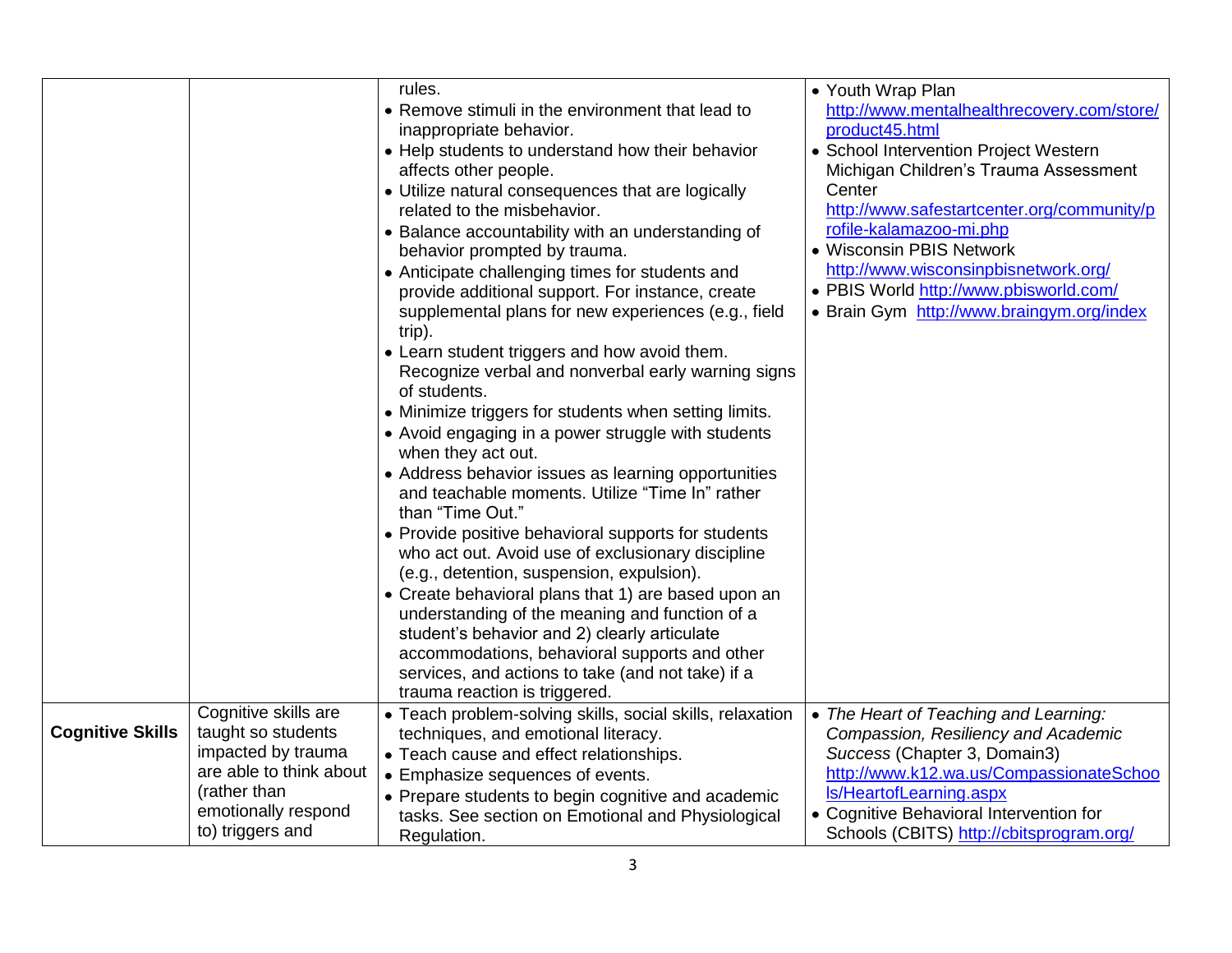| challenging situations.<br>Staff understand the<br>impact of trauma on<br>the uneven<br>acquisition, retention,<br>and performance of<br>cognitive skills.                                                                                                                                     |                                                                                                                                                                                                                                                                                                                                                                                                                                                                                                                                                                                                                                                                                                                                                                                                                                                                                                                                                                                                                                                                                                                                                                                                                                                                                                            | • Coaching for Life http://www.coaching-<br>forlife.com/blog/2013/7/6/the-trauma-<br>sensitive-school-leffingwell-and-alvarado-<br>july-20.html<br>• The Brain Friendly Classroom<br>http://www.wmich.edu/chemed/documents/<br>TheBrain-FriendlyClassroom.pdf<br>• The Amazing Teen Brain<br>http://www.multiplyingconnections.org/beco<br>me-trauma-informed/amazing-teen-brain                                                                                                                                                                               |
|------------------------------------------------------------------------------------------------------------------------------------------------------------------------------------------------------------------------------------------------------------------------------------------------|------------------------------------------------------------------------------------------------------------------------------------------------------------------------------------------------------------------------------------------------------------------------------------------------------------------------------------------------------------------------------------------------------------------------------------------------------------------------------------------------------------------------------------------------------------------------------------------------------------------------------------------------------------------------------------------------------------------------------------------------------------------------------------------------------------------------------------------------------------------------------------------------------------------------------------------------------------------------------------------------------------------------------------------------------------------------------------------------------------------------------------------------------------------------------------------------------------------------------------------------------------------------------------------------------------|----------------------------------------------------------------------------------------------------------------------------------------------------------------------------------------------------------------------------------------------------------------------------------------------------------------------------------------------------------------------------------------------------------------------------------------------------------------------------------------------------------------------------------------------------------------|
| Partnerships exist<br><b>Community</b><br>between the school<br><b>Partnerships</b><br>and community<br>services to ensure<br>students impacted by<br>trauma access<br>needed supports.<br>Services to students in<br>the child welfare and<br>juvenile justice<br>systems are<br>coordinated. | • Develop reciprocal partnerships with community<br>partners. Value the roles and perspectives of all<br>engaged to promote synergy vs. prescription.<br>• Identify community service providers with strong<br>backgrounds working with children and adolescents<br>impacted by trauma.<br>• Actively recruit community partners to participate in<br>trainings and special events.<br>• With parent consent, communicate with community<br>partners to coordinate school and community plans<br>for specific students. Utilize Coordinated Service<br>Planning to bring all involved parties to the table for<br>needs assessment, asset mapping and strategic<br>planning for both individual students and programs.<br>• Develop common understandings between school<br>and community partners:<br>o Shared language for student challenges,<br>o Focus on wellness rather than pathology,<br>o Collaborative asset mapping and needs<br>assessment,<br>o Synergistic services that reduce duplication and<br>facilitate compatibility,<br>o Value of diversity in problem-solving,<br>o Shared sense of ownership of needs and assets,<br>and<br>o Clear goals, assigned leadership and a strategic<br>plan designed to meet the needs of children and<br>families to eliminate barriers to learning. | • The Heart of Teaching and Learning:<br>Compassion, Resiliency and Academic<br>Success (Chapter 4)<br>http://www.k12.wa.us/CompassionateSchoo<br>Is/HeartofLearning.aspx.<br>• Helping Traumatized Children Learn:<br><b>Supportive School Environments for</b><br>Children Traumatized by Family Violence<br>http://www.massadvocates.org/<br>• Using Trauma Theory to Design Service<br><b>Systems: New Directions for Mental Health</b><br>Services, Number 89 [Paperback]<br>http://www.amazon.com/Trauma-Theory-<br>Design-Service-Systems/dp/078791438X |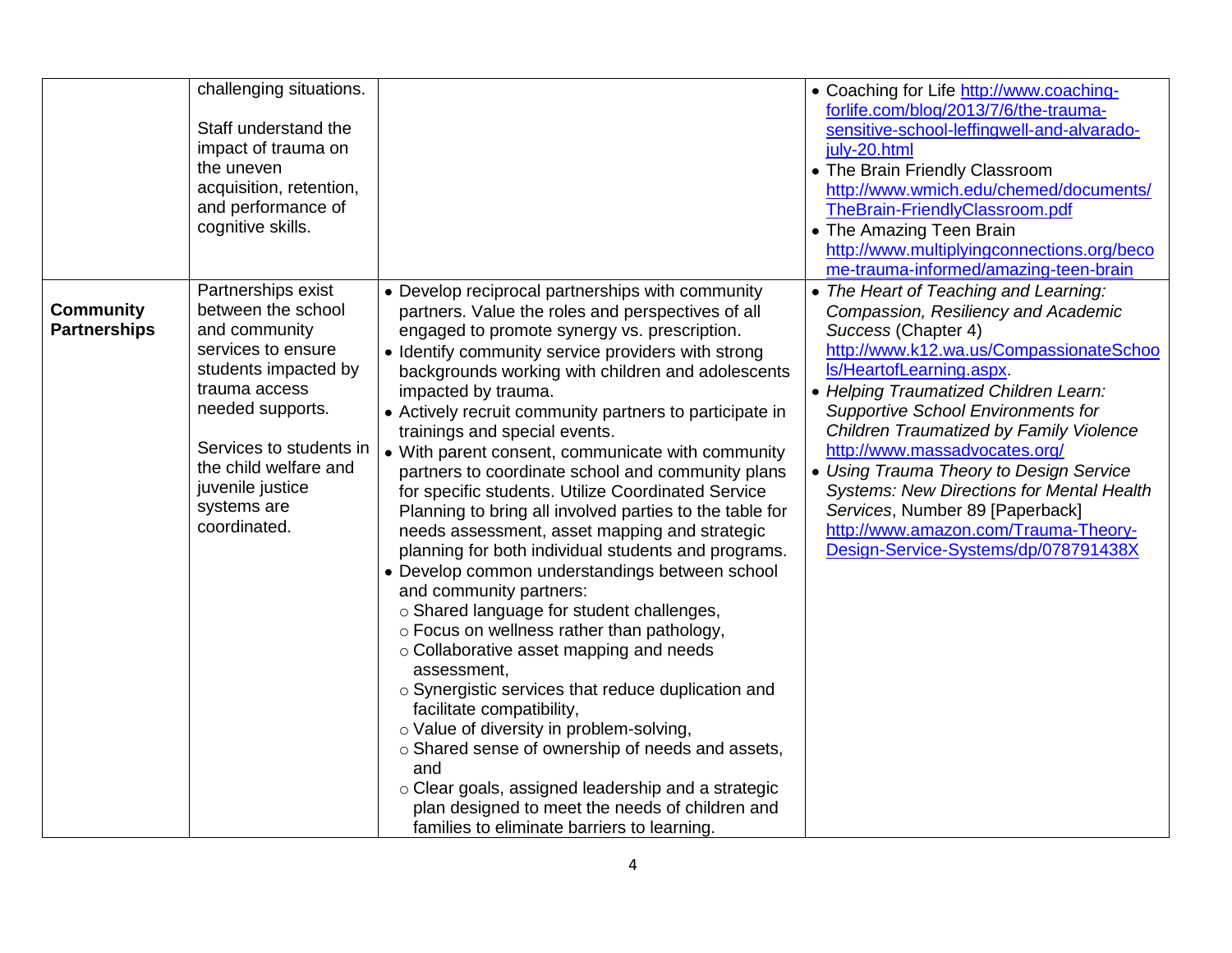| <b>Crisis</b><br><b>Prevention &amp;</b><br><b>Response</b> | Staff are trained in<br>and utilize skills to<br>prevent and address<br>crisis. Responses<br>avoid creating further<br>trauma for students.<br>Staff understand their<br>responsibility to<br>interact with students<br>in ways that reduce<br>the likelihood of<br>triggering a trauma<br>response. | • Develop a crisis plan that includes strategies to<br>address behavioral incidents. A team meets<br>regularly to review crisis responses and make<br>adjustments, if necessary.<br>• Plan ahead for how challenging behavior will be<br>addressed.<br>• See sections on Behavioral Supports and Emotional<br>and Physiological Regulation for strategies to avoid<br>triggering a trauma response by a student.                                 | • Helping Youth and Children Recover From<br><b>Traumatic Events</b><br>http://rems.ed.gov/Display.aspx?page=reso<br>urces_helpingYouthRecover<br>• Tips for Helping Students Recover from<br><b>Traumatic Events</b><br>http://www2.ed.gov/parents/academic/help/r<br>ecovering/index.html<br>• Responding to a School Crisis<br>http://www.nctsn.org/resources/audiences/s<br>chool-personnel/crisis-situation<br>• Service Intervention Programs<br>http://www.nctsn.org/resources/audiences/s<br>chool-personnel/service-interventions<br>• Psychological First Aid for Schools,<br><b>National Child Traumatic Stress Network</b><br>http://www.nctsn.org/content/psychological-<br>first-aid-schoolspfa<br>• Helping Children Cope with Violence and<br>Trauma: A School-Based Program That<br>Works www.rand.org<br>• Making It Easier for School Staff to Help<br>Traumatized Students www.rand.org<br>• Support for Students Exposed to Trauma:<br>The SSET Program www.rand.org |
|-------------------------------------------------------------|------------------------------------------------------------------------------------------------------------------------------------------------------------------------------------------------------------------------------------------------------------------------------------------------------|--------------------------------------------------------------------------------------------------------------------------------------------------------------------------------------------------------------------------------------------------------------------------------------------------------------------------------------------------------------------------------------------------------------------------------------------------|-------------------------------------------------------------------------------------------------------------------------------------------------------------------------------------------------------------------------------------------------------------------------------------------------------------------------------------------------------------------------------------------------------------------------------------------------------------------------------------------------------------------------------------------------------------------------------------------------------------------------------------------------------------------------------------------------------------------------------------------------------------------------------------------------------------------------------------------------------------------------------------------------------------------------------------------------------------------------------------------|
| <b>Educator</b><br><b>Capacity</b>                          | School staff receive<br>training and support<br>to:<br>• Understand how<br>trauma impacts<br>students and their<br>learning,<br>• Learn and apply<br>classroom and<br>school-wide<br>practices that<br>support student<br>success,                                                                   | • Model emotional control for and respectful<br>relationships with students.<br>• Educate staff about how trauma impacts children<br>and learning, including new staff at the beginning of<br>each school year.<br>• Educate staff about vicarious trauma, including how<br>to recognize and manage it.<br>• Encourage staff to participate in self-care activities<br>in their work and personal lives.<br>• Sponsor staff wellness activities. | • Professional Quality of Life http://progol.org/<br>• Mindfulness for Teachers: A Pilot Study to<br>Assess Effects on Stress, Burnout, and<br><b>Teaching Efficacy</b><br>http://brainimaging.waisman.wisc.edu/public<br>ations/2013/FlookMindfulnessMBE.pdf<br>• Reaching and Teaching Children Who Hurt.<br>Paul H. Brookes Publishing Co.<br>www.brookespublishing.com<br>• The Heart of Teaching and Learning:<br>Compassion, Resiliency and Academic<br>Success (Chapter 2),<br>http://www.k12.wa.us/CompassionateSchoo                                                                                                                                                                                                                                                                                                                                                                                                                                                             |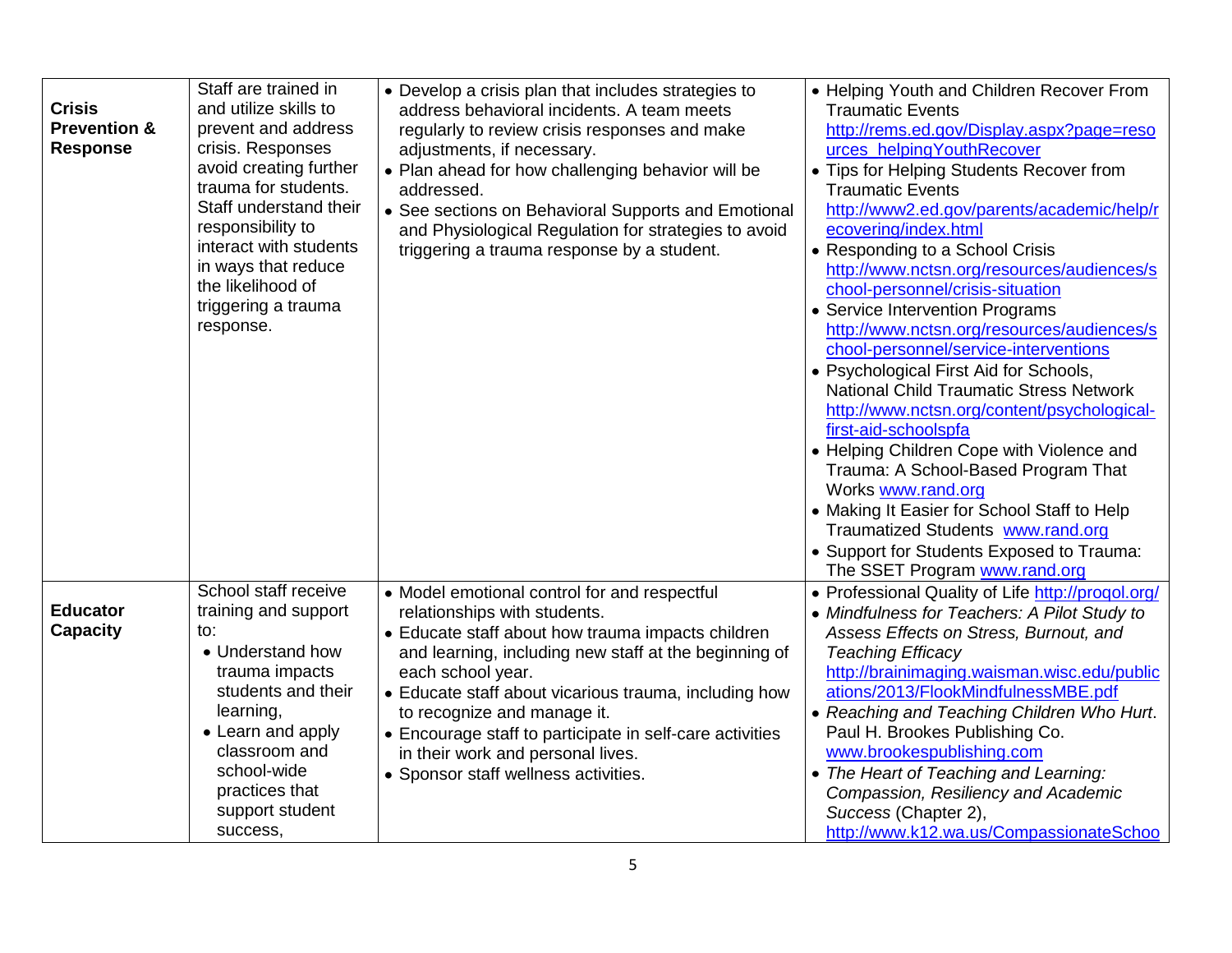|                                                       | • Understand how<br>their own<br>experiences and<br>students' trauma<br>impacts them, and<br>• Learn about self-<br>care to address<br>those needs.                                                                                                                                      |                                                                                                                                                                                                                                                                                                                                                                                                                                                                                                                                                                                                                                                                                                                                                                                                                                                                                                                                                                   | Is/HeartofLearning.aspx<br>• Calmer Classrooms: A Guide to Working<br>with Traumatized Children (Section 3)<br>http://www.ccyp.vic.gov.au/childsafetycomm<br>issioner/downloads/calmer classrooms.pdf                                                                                                                                                                                                                                                                                                                                                                                                                                                                                                                                                                                                                                                                                                                                                                                                                         |
|-------------------------------------------------------|------------------------------------------------------------------------------------------------------------------------------------------------------------------------------------------------------------------------------------------------------------------------------------------|-------------------------------------------------------------------------------------------------------------------------------------------------------------------------------------------------------------------------------------------------------------------------------------------------------------------------------------------------------------------------------------------------------------------------------------------------------------------------------------------------------------------------------------------------------------------------------------------------------------------------------------------------------------------------------------------------------------------------------------------------------------------------------------------------------------------------------------------------------------------------------------------------------------------------------------------------------------------|-------------------------------------------------------------------------------------------------------------------------------------------------------------------------------------------------------------------------------------------------------------------------------------------------------------------------------------------------------------------------------------------------------------------------------------------------------------------------------------------------------------------------------------------------------------------------------------------------------------------------------------------------------------------------------------------------------------------------------------------------------------------------------------------------------------------------------------------------------------------------------------------------------------------------------------------------------------------------------------------------------------------------------|
| <b>Emotional &amp;</b><br>Physiological<br>regulation | School staff model<br>emotional regulation<br>by interacting with<br>adults and students in<br>a respectful manner.<br>Staff teach strategies<br>to help students<br>identify and name<br>feelings, modulate<br>responses, and<br>behave in a manner<br>appropriate to the<br>classroom. | • Coach students to identify triggers that set off their<br>"fight or flight" response.<br>• Teach conflict management skills.<br>• Teach grounding and focusing skills, including<br>movement, stretching, relaxation techniques and<br>activities. Provide opportunities at scheduled times<br>each day.<br>• Create a "calm box" with small items that students<br>may choose to hold or keep close to help them to<br>feel more comfortable.<br>• Provide "calm zones" or safe places for students to<br>seek out by choice to help regulate their emotions.<br>• Help students understand how to identify and<br>process feelings (allow students to calm down<br>before doing this).<br>• Use analogies to describe emotions and triggers.<br>• Use journals, art, and poetry to allow students to<br>express feelings.<br>• Prepare students before doing something that might<br>cause a reaction (e.g., turning out the lights, making<br>a loud noise). | • Self-Regulation: The Second Core<br>Strength<br>http://teacher.scholastic.com/professional/br<br>uceperry/self_regulation.htm<br>• Trauma-Proofing Your Kids. Random<br><b>House Publishers</b><br>http://www.randomhouse.com/acmart/catalo<br>g/display.pperl?isbn=9781556436994<br>• Five Point Scale<br>http://www.5pointscale.com/<br>• Reaching and Teaching Children Who Hurt.<br>Paul H. Brookes Publishing Co.<br>www.brookespublishing.com<br>• The Zones of Regulation: A Curriculum<br>Designed to Foster Self-Regulation and<br>Emotional Control. Think Social Publishing,<br>Inc. http://www.zonesofregulation.com/the-<br>book.html<br>• Me Moves: Mind, Body, Connect<br>www.thinkingmoves.com.<br>• Yoga 4 Classrooms<br>http://www.yoga4classrooms.com/<br>• Classroom Yoga Project<br>http://www.classroomyogaproject.org/cyp c<br>urrently online/home.html<br>• AOTA Trauma and Attachment-Informed<br>Sensory Integration Assessment and<br>Intervention<br>http://www1aota.org/SISQuarterlies/SISI%2 |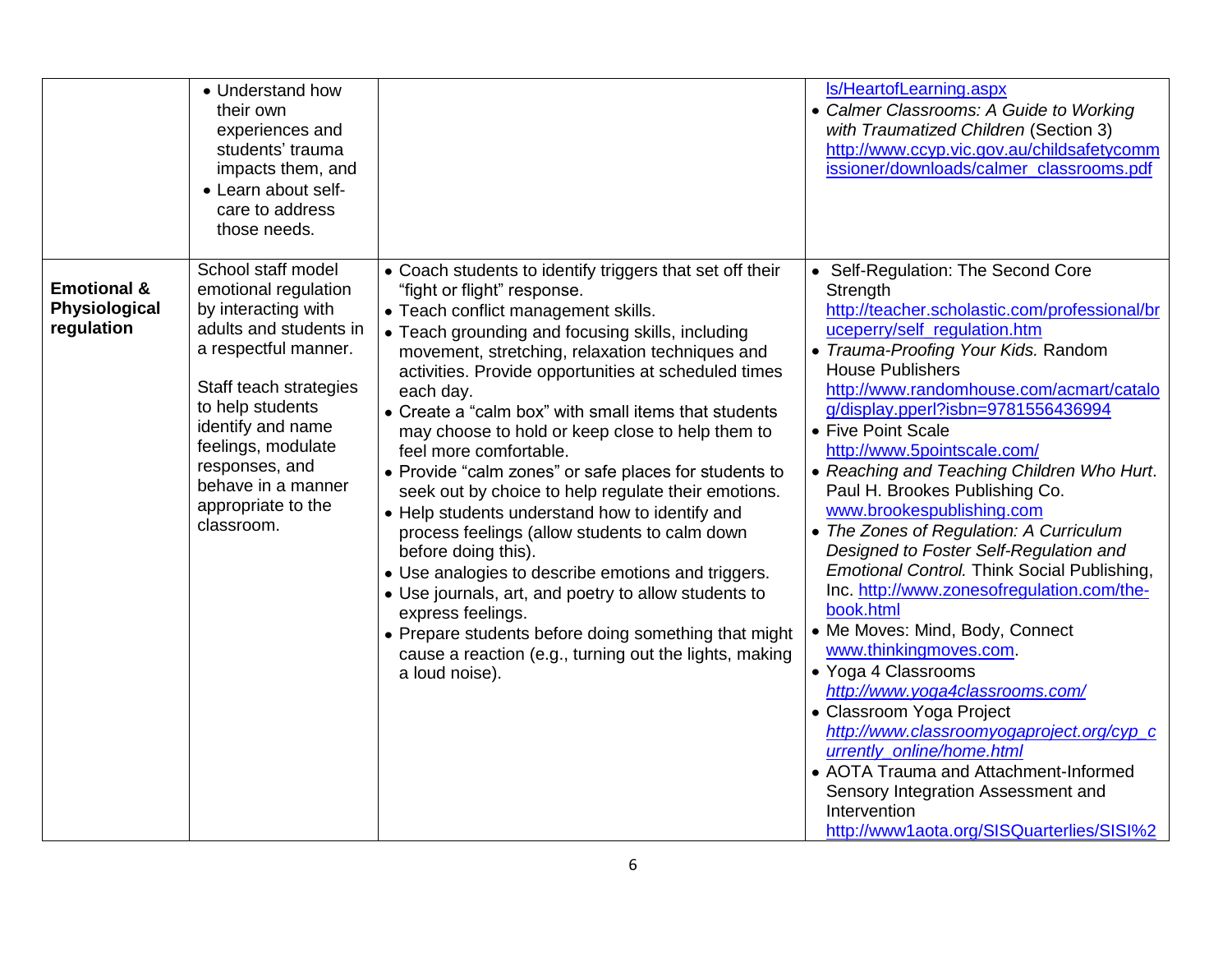| Environment,                         | People in the school<br>community share                                                                                                                                        | • Create and provide a welcoming and physically and<br>emotionally safe environment.                                                                                                                                                                                                                                                                                                                                                                                                                                                         | 0Dec%2009.pdf<br>• Classroom sensory kit<br>http://www.therapyshoppe.com/category/P2<br>287-classroom-sensory-kit-Cot-sensory-<br>school-tools<br>• FAQs for Teachers: Childhood Trauma and<br>Dissociation www.issd.org/education/faq-<br>teachers.html<br>• Teaching Children How to Calm Down<br>http://www.thepositiveclassroom.org/2011/0<br>6/teaching-children-how-to-calm-down.html<br>• Sensory Integration in the Classroom<br>http://www.superduperinc.com/handouts/pdf<br>/155 SI.pdf<br>• Helping Traumatized Children Learn:<br><b>Supportive School Environments for</b> |
|--------------------------------------|--------------------------------------------------------------------------------------------------------------------------------------------------------------------------------|----------------------------------------------------------------------------------------------------------------------------------------------------------------------------------------------------------------------------------------------------------------------------------------------------------------------------------------------------------------------------------------------------------------------------------------------------------------------------------------------------------------------------------------------|-----------------------------------------------------------------------------------------------------------------------------------------------------------------------------------------------------------------------------------------------------------------------------------------------------------------------------------------------------------------------------------------------------------------------------------------------------------------------------------------------------------------------------------------------------------------------------------------|
| <b>Culture and</b><br><b>Climate</b> | beliefs and priorities<br>that recognize the<br>prevalence and impact<br>of trauma in students'<br>lives and create a<br>flexible framework to<br>respond to student<br>needs. | • Train staff in culturally responsive practices.<br>• Learn and value the cultural history of students and<br>their families.<br>• Learn and honor the historical trauma of students<br>and their families.<br>· Utilize equitable classroom practices.<br>• Consider the sensory impact of the physical<br>environment. Remove stimuli that may lead to<br>inappropriate behavior.<br>• Use and model non-violent communication.<br>• Implement bullying prevention activities. Respond<br>promptly and effectively to bullying incidents. | Children Traumatized by Family Violence<br>(Chapter 2)<br>http://www.massadvocates.org/download-<br>book.php<br>• Making Space for Learning (Section 2)<br>http://www.childhood.org.au/<br>• Child Trauma Toolkit for Educators<br>http://www.nctsn.org/resources/audiences/s<br>chool-personnel/trauma-toolkit<br>• Wisconsin RtI Center<br>http://www.wisconsinrticenter.org/home.htm<br>• Culturally Responsive Education for All:<br>Training and Enhancement (CREATE)<br>http://www.createwisconsin.net/<br>• Center for Non-Violent Communication<br>https://www.cnvc.org/        |
| Leadership                           | School leaders<br>support a<br>compassionate school<br>structure and provide<br>access to professional                                                                         | • Provide opportunities for all staff (including school<br>administrators) to learn about how trauma can affect<br>students and their ability to learn, as well as<br>strategies to support these students' learning.<br>• Include efforts to help the school become more                                                                                                                                                                                                                                                                    | • Organizational Stress<br>http://www.sanctuaryweb.com/PDFs_new/B<br>loom%20Organizational%20Stress%20NAS<br>MHPD.pdf<br>• Helping Traumatized Children Learn:                                                                                                                                                                                                                                                                                                                                                                                                                          |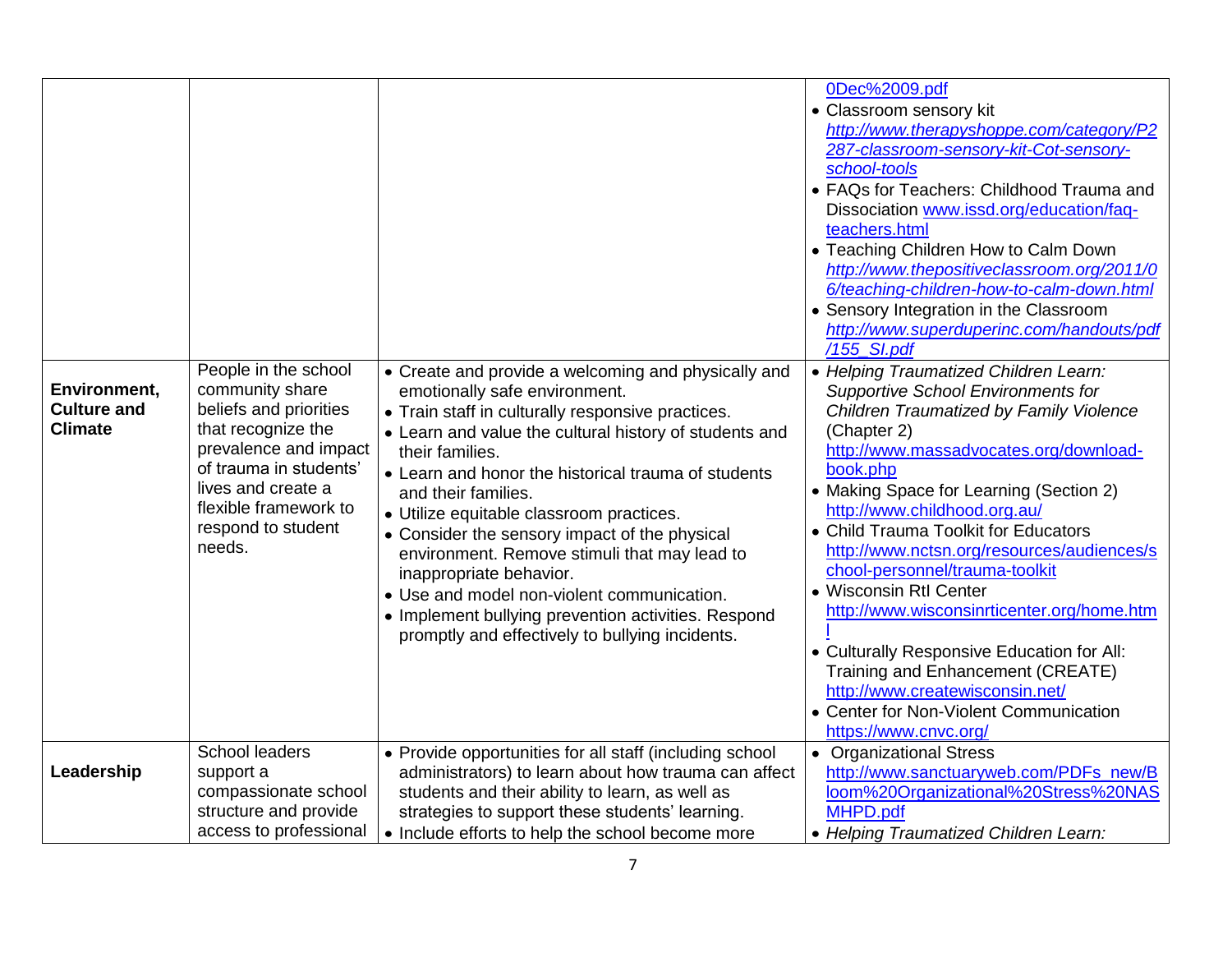|                                               | development for all<br>staff on various<br>subjects (i.e., trauma,<br>adversity, brain<br>research, self-care,<br>community<br>partnerships).<br>Community partners<br>are encouraged to<br>participate in<br>professional<br>development<br>opportunities.                                                                                                                                                  | trauma-sensitive as part of the school's<br>improvement plan. These efforts are lead by the<br>principal.<br>• Model trauma-sensitive interactions with staff.<br>• Provide program support for teachers to develop<br>and refine specific strategies for students.<br>• Assist teachers and families to develop shared<br>relationships.                                                                                                                                                                                                                                                                                                                                                                                                                                                                                                                                                                                                                                | Supportive School Environments for<br>Children Traumatized by Family Violence<br>(Chapter 2)<br>http://www.massadvocates.org/download-<br>book.php<br>• What Does It Take for Traumatized Kids to<br>Thrive? http://www.psmag.com/health/what-<br>does-it-take-for-traumatized-kids-to-thrive-<br>56488/<br>• Lincoln High School Principal on<br><b>Compassion and Punishment</b><br>http://acestoohigh.com/2012/06/19/lincoln-<br>high-school-principal-on-compassion-and-<br>punishment-a-bigger-bat-may-hurt-a-<br>student-but-hurts-a-community-more/<br>• There's No Such Thing as a Bad Kid in<br>these Spokane WA Elementary Schools,<br>http://acestoohigh.com/2013/08/20/spokane<br>schools/ |
|-----------------------------------------------|--------------------------------------------------------------------------------------------------------------------------------------------------------------------------------------------------------------------------------------------------------------------------------------------------------------------------------------------------------------------------------------------------------------|--------------------------------------------------------------------------------------------------------------------------------------------------------------------------------------------------------------------------------------------------------------------------------------------------------------------------------------------------------------------------------------------------------------------------------------------------------------------------------------------------------------------------------------------------------------------------------------------------------------------------------------------------------------------------------------------------------------------------------------------------------------------------------------------------------------------------------------------------------------------------------------------------------------------------------------------------------------------------|--------------------------------------------------------------------------------------------------------------------------------------------------------------------------------------------------------------------------------------------------------------------------------------------------------------------------------------------------------------------------------------------------------------------------------------------------------------------------------------------------------------------------------------------------------------------------------------------------------------------------------------------------------------------------------------------------------|
| <b>Parent and</b><br>Caregiver<br>Involvement | Parents and<br>caregivers are a<br>respected and<br>respectful part of the<br>school community.<br>The school respects<br>the family dynamics,<br>experiences, and<br>culture and honors<br>parents and<br>caregivers as experts<br>on their children.<br>Parents and<br>caregivers help create<br>educational plans for<br>their children and are<br>an integral part of the<br>decision-making<br>process. | • Seek to develop trauma-informed partnerships with<br>the home by helping parents and caregivers<br>become an integral part of the school community.<br>• Engage parents and caregivers through brochures,<br>websites, email, phone calls, postcards, etc.<br>throughout the school year.<br>• Encourage families to take on leadership and<br>outreach roles with other parents.<br>• Respect the privacy and confidentiality of families<br>with students who have been affected by trauma.<br>• Build trusting relationships with families. Be friendly,<br>reliable, consistently caring, and predictable.<br>• Designate a pupil services professional or other staff<br>member to be a liaison to families.<br>• Include adult family members in the development of<br>school plans for their children, including identifying<br>behavior patterns, triggers, and effective strategies.<br>• Collaborate to repair broken caregiver and school<br>relationships. | • For Parents: Childhood Traumatic Grief<br><b>Educational Materials</b><br>http://rems.ed.gov/docs/SAMHSA_Childhoo<br>dTraumaticGriefForParents.pdf<br>• How the Brain is Built<br>http://www.albertafamilywellness.org/resour<br>ces/video/how-brains-are-built-core-story-<br>brain-development<br>· Wisconsin Statewide Parent Educator<br>Initiative (WSPEI) http://wspei.org/<br>• Wisconsin Special Education Mediation<br><b>Support System</b><br>http://sped.dpi.wi.gov/sped_wsems                                                                                                                                                                                                           |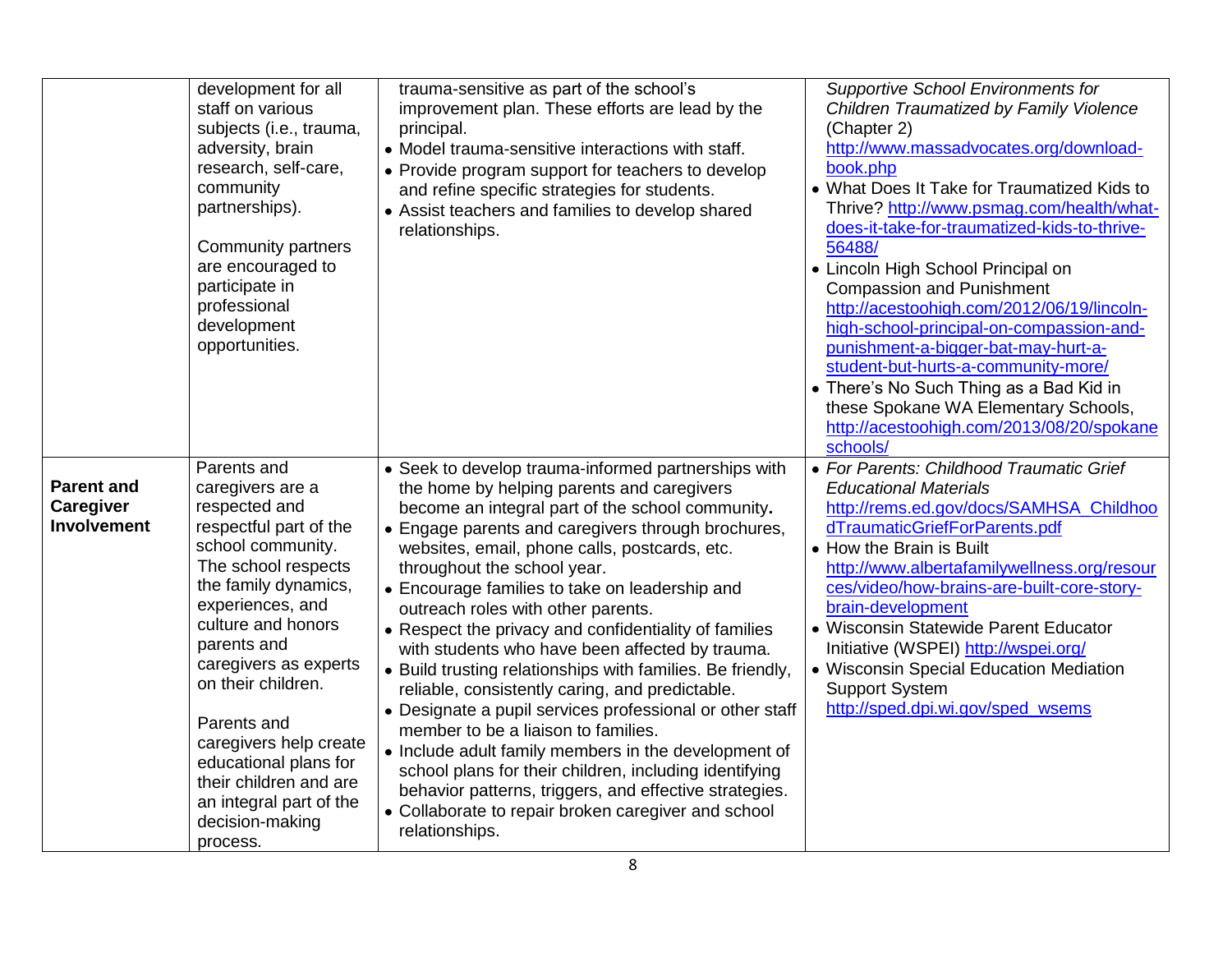| <b>Policies</b>      | District and school<br>policies and<br>procedures reflect an<br>understanding of<br>trauma and adversity<br>as it relates to student<br>behavior and learning.                                                                  | • Review policies and procedures with the Review<br>Tool for School Policies, Protocols, Procedures &<br>Documents. Modify any that include practices or<br>protocols that are not trauma-sensitive.<br>• Develop strategies other than suspension and<br>expulsion to hold students responsible for their<br>behavior. Consequences should be formative and<br>logical, not punitive.<br>• Work to eliminate the need for exclusionary<br>discipline and "Zero Tolerance" and "Three Strike"<br>policies.<br>• Educate the school board about how trauma<br>impacts children and learning. Work with the school<br>board to modify policies, as needed.                                                                                                                                                                                                                                                                                                                                       | • Helping Traumatized Children Learn:<br><b>Supportive School Environments for</b><br>Children Traumatized by Family Violence<br>http://www.massadvocates.org/download-<br>book.php<br>• Making Space for Learning (Section 2)<br>http://www.childhood.org.au/<br>• Lives in the Balance<br>http://www.livesinthebalance.org/<br>• Supporting and Educating Traumatized<br>Students: A Guide for School-Based<br>Professionals (Section 3)<br>http://global.oup.com/academic/product/sup<br>porting-and-educating-traumatized-<br>students-<br>9780199766529;jsessionid=43D4947EBD0<br>DBE63583539ABDA4801C0?cc=us⟨=<br>en&                                                                                                                            |
|----------------------|---------------------------------------------------------------------------------------------------------------------------------------------------------------------------------------------------------------------------------|------------------------------------------------------------------------------------------------------------------------------------------------------------------------------------------------------------------------------------------------------------------------------------------------------------------------------------------------------------------------------------------------------------------------------------------------------------------------------------------------------------------------------------------------------------------------------------------------------------------------------------------------------------------------------------------------------------------------------------------------------------------------------------------------------------------------------------------------------------------------------------------------------------------------------------------------------------------------------------------------|--------------------------------------------------------------------------------------------------------------------------------------------------------------------------------------------------------------------------------------------------------------------------------------------------------------------------------------------------------------------------------------------------------------------------------------------------------------------------------------------------------------------------------------------------------------------------------------------------------------------------------------------------------------------------------------------------------------------------------------------------------|
| <b>Relationships</b> | The connection<br>between staff and<br>students and families<br>is recognized as an<br>essential component<br>for learning.<br><b>Behavioral supports</b><br>are provided to<br>students in ways that<br>nurture relationships. | • Create safe, supportive and affirming relationships<br>with students and families.<br>• Become attuned to students by being an observer of<br>their non-verbal cues. Consistently provide a caring<br>and supportive response to cues. Be sensitive to<br>changes in students and remain flexible.<br>• Provide praise that is concrete and specific in a<br>neutral tone. Acknowledge good decisions and<br>choices but avoid general compliments (e.g., "You<br>are a nice boy").<br>• Help students take responsibility for misbehavior in<br>ways that will repair and maintain relationships.<br>• Provide opportunities for and encourage students to<br>participate in extracurricular activities related to their<br>interests and strengths.<br>• Build relationships with students that are not based<br>upon academics.<br>• Help students identify supports within the school.<br>Help students understand that pupil services<br>professionals are accessible and approachable. | • Attunement: Reading the Rhythms of the<br>Child<br>http://www.scholastic.com/teachers/article/a<br>ttunement-reading-rhythms-child<br>• This Emotional Life<br>http://www.pbs.org/thisemotionallife/blogs/1<br>0-tips-connect-your-child<br>• Attunement in the Classroom<br>http://www.teachers.ab.ca/Publications/ATA<br>%20Magazine/Volume%2081/Number%203<br>/Articles/Pages/Attunement%20in%20the%<br>20Classroom.aspx<br>• The Heart of Teaching and Learning:<br>Compassion, Resiliency and Academic<br>Success (Chapter 3, Domain 1)<br>http://www.k12.wa.us/CompassionateSchoo<br>Is/HeartofLearning.aspx<br>• Calmer Classrooms: A Guide to Working<br>with Traumatized Children (Section 3)<br>http://www.ccyp.vic.gov.au/childsafetycomm |